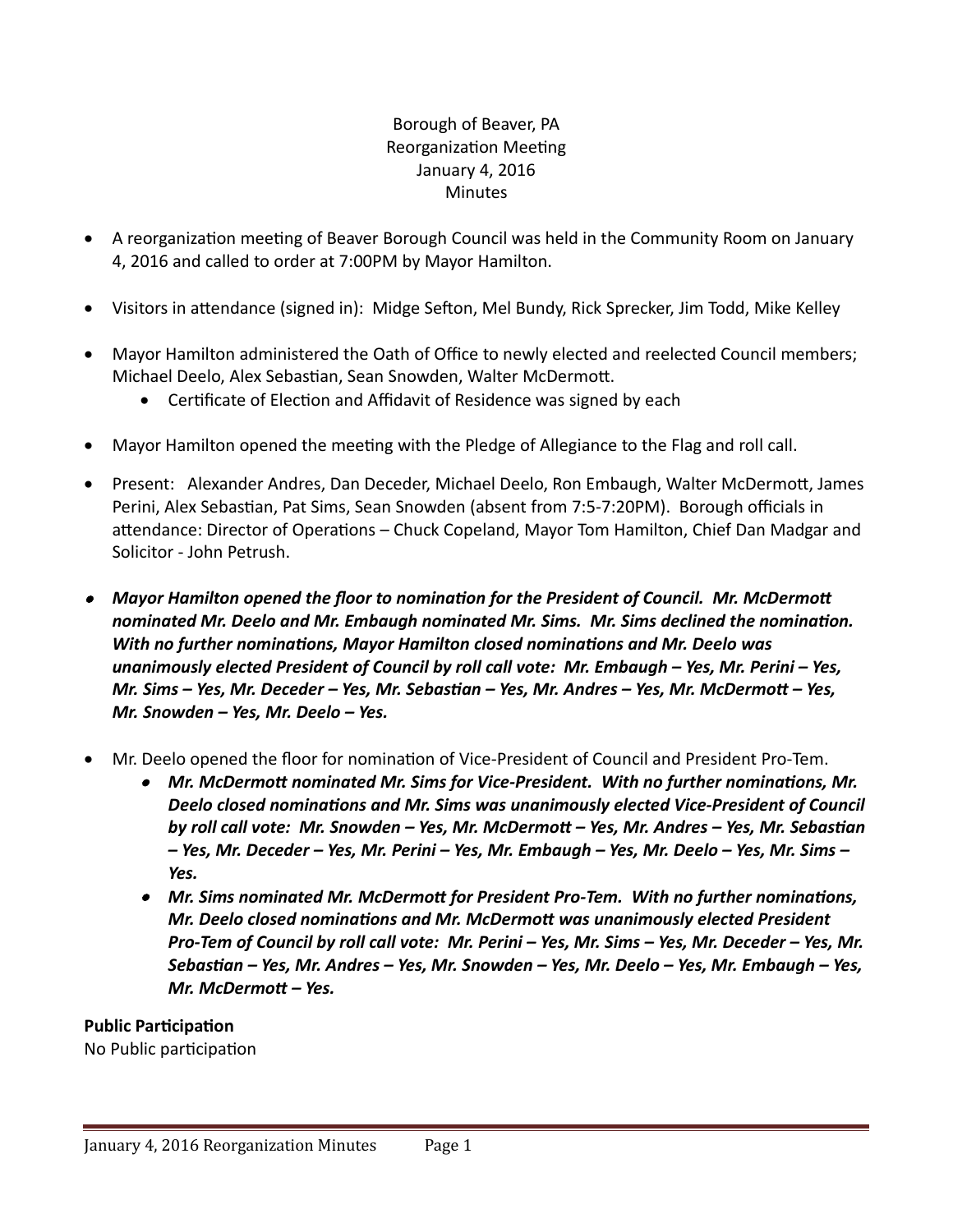**Motions to appoint/reappoint**

**Motion – Borough Solicitor**

*Motion by Mr. McDermott to reappoint John Petrush as the Borough Solicitor with monthly retainer adjusted to \$600 per month. Seconded by Mr. Sims. Voice vote passed unanimously.*

**Motion – Interim Borough Manager**

*McDermott. Voice vote passed unanimously.*

*Motion by Mr. McDermott to reappoint Daniel Madgar as the Interim Borough Manager. Seconded by Mr. Snowden. Voice vote passed unanimously.*

**Motion – Borough Secretary** *Motion by Mr. Sebastian to reappoint Daniel Madgar as the Borough Secretary. Seconded by Mr.* 

**Motion – Borough Treasurer** *Motion by Mr. Sebastian to reappoint Daniel Madgar as the Borough Treasurer. Seconded by Mr. Snowden. Voice vote passed unanimously.*

**Motion – Borough Engineer**

*Motion by Mr. Embaugh to reappoint Dan Martone as the Borough Engineer. Seconded by Mr. Sebastian. Voice vote passed unanimously. (Mr. Snowden absent during vote)*

**Motion – Municipal Authority Engineer**

*Motion by Mr. Embaugh to reappoint Dan Martone as the Municipal Authority Engineer. Seconded by Mr. Sebastian. Voice vote passed unanimously. (Mr. Snowden absent during vote)*

**Motion – Borough Financial Auditor**

*Motion by Mr. Deceder to reappoint Cottrill Arbutina and Associates, P.C. as the Independent Financial Auditor of Beaver Borough. Seconded by Mr. Sims. Voice vote passed unanimously. (Mr. Snowden absent during vote)*

**Motion – Official Publication**

*Motion by Mr. Deceder to reappoint the Beaver County Times as the official publication of Beaver Borough. Seconded by Mr. Embaugh. Voice vote passed unanimously.*

**Motion – Delegate to Beaver County Regional Council of Governments** *Motion by Mr. Snowden to reappoint Dan Deceder as the delegate to Beaver County Regional Council of Governments. Seconded by Mr. McDermott. Voice vote passed unanimously.*

**Motion – Alternate Delegate to Beaver County Regional Council of Governments** *Motion by Mr. Snowden to reappoint Alex Andres as the alternate delegate to the Beaver County Regional Council of Governments. Seconded by Mr. McDermott. Voice vote passed unanimously.*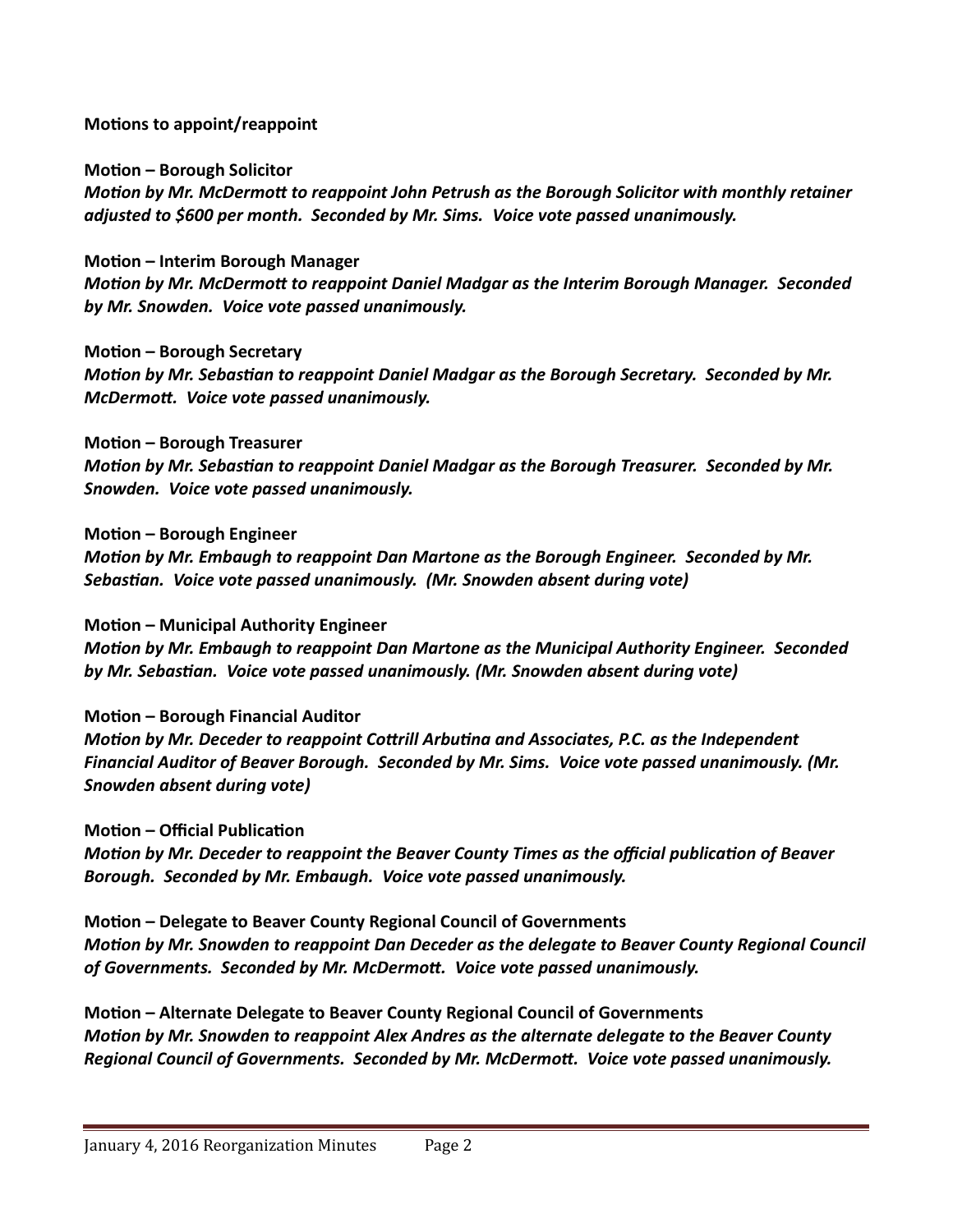**Motion – Earned Income Tax (EIT) voting delegate**

*Motion by Mr. Snowden to reappoint Alex Andres as the Beaver County Regional Council of Governments – EIT voting delegate. Seconded by Mr. Sims. Voice vote passed unanimously.*

**Motion – Earned Income Tax & Per Capita Tax Collector** *Motion by Mr. Sims to reappoint Berkheimer as the Earned Income and Per Capita Tax Collector. Seconded by Mr. Embaugh. Voice vote passed unanimously.*

**Motion – Real Estate Transfer Tax**

*Motion by Mr. Sims to reappoint Beaver County Recorder of Deeds for Real Estate Transfer Tax. Seconded by Mr. McDermott. Voice vote passed unanimously.*

#### **Motion – Official Depository**

*Motion by Mr. Perini to reappoint First National Bank as the official depository for Beaver Borough. Seconded by Mr. Andres. Voice vote passed unanimously.*

## **Motion – Building code Enforcement**

*Motion by Mr. Perini to reappoint Middle Department Inspection Agency (MDIA) and their representative as Building Code Enforcement Officer. Seconded by Mr. McDermott. Voice vote passed unanimously***.**

#### **Motion – Vacancy Board Chair**

*Motion by Mr. Andres to reappoint Midge Sefton as Vacancy Board Chair. Seconded by Mr. Embaugh. Voice vote passed unanimously.*

*Motion by Mr. Andres to reappoint Deborah Hindman as Assistant Borough Secretary. Seconded by Mr. Snowden. Voice vote passed unanimously.*

*Motion by Mr. McDermott to reappoint Dan Martone as the Zoning Officer. Seconded by Mr. Sebastian. Voice vote passed unanimously.*

## **Motion – Roberts Rules of Order**

*Motion by Mr. Andres to adopt Roberts Rules of Order for borough council meetings. Seconded by Mr. Sebastian. Voice vote passed unanimously.*

#### **New Business**

Mr. Petrush stated since the last officer was hired, the Borough Code was amended and the procedure was altered slightly. The action is to be taken by Council per information certified by the Civil Service Commission. Mr. Petrush read a prepared document "Conditional Appointment of Police Officer": document which the President of Council and Shawn Reese will sign if approved by motion.

 The Council of the Borough of Beaver, on the basis of information certified by the Civil Service Commission of Beaver Borough, hereby appoints Shawn Michael Reese as a member of the